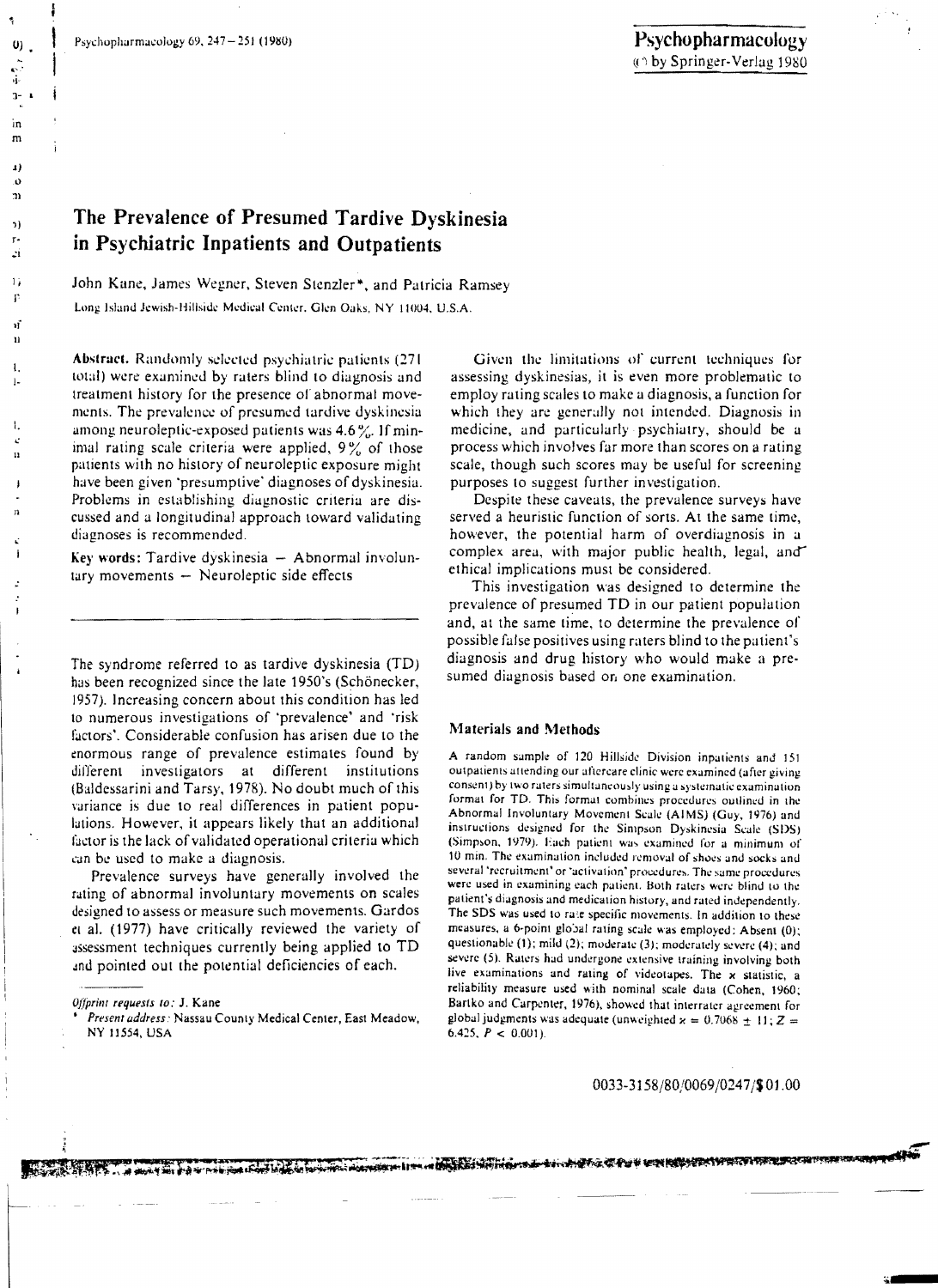Table 1. Characteristics of the study population ( $N = 271$ )

| <b>Exposure to neuroleptics</b> |                  |
|---------------------------------|------------------|
| Never                           | $11.8\%$         |
| Currently receiving             | $56.8\%$         |
| Within past year                | $17.7^{\circ}$ . |
| Not within past year            | $13.7\%$         |
| Diagnoses                       |                  |
| Schizophrenic (all subtypes)    | 53.9%            |
| Manic depressive (all subtypes) | $20.6\%$         |
| Organic brain syndrome          | 2.6%             |
| Minor depressive disorder and   |                  |
| personality disorders           |                  |
|                                 |                  |

**Table 2.** Characteristics of patients exposed to neuroleptics ( $N = 239$ )

| Aliphatic       | $23.4\%$  |
|-----------------|-----------|
| Piperazine      | 44.3%     |
| Pineridine      | $16.3\%$  |
| Butyrophenone   | $8.4\%$   |
| Thioxanthene    | $3.8\%$   |
| Dihydroindolone | $0.4\%$   |
| Dibenzoxazepine | $1.7\%$ . |
| Indeterminate   | $1.7\%$   |

Maximum neuroleptic dosage received for minimum of 1 month (in chlororomazine equivalents)

| $25 - 500$      | $38.5\%$ |
|-----------------|----------|
| $500 - 1,000$   | $26.3\%$ |
| $1.000 - 1.500$ | $13.4\%$ |
| $1,500 - 2,000$ | $7.1\%$  |
| $2,000 - 2,500$ | $2.9\%$  |
| $2,500 - 3,000$ | $2.1\%$  |
| 3.000           | $3.8\%$  |
| Indeterminate   | $5.9\%$  |

The demographic characteristics of the patients are presented in Table 1. The mean age of the sample was  $31.8 \pm 13.5$  years. There were 132 males (48.7%) and 139 females (51.3%). The most frequent diagnosis was schizophrenia of varying subtypes  $(53.9\%)$ .

Fortunately, for the purposes of this study, 32 patients  $(11.8\degree)$ had no history of exposure to neurolepties. Of those patients exposed to neuroleptics, duration of drug treatment was 3 months or less for 23.4%, 3-6 months for 7.5%, 6-12 months for 15.1%, 1-2 years for 18.8%, 2-3 years for 13%, and drug treatment for more than 3 years was seen in 20.1% (in 2.1% it was impossible to tell). Among the neuroleptic-exposed group, 15% had not been exposed within the past year.

Since there are no definitely established criteria for determining TD, accurate diagnosis remains a serious problem. A certain number of abnormal movements are seen among one's colleagues or 'normal controls', therefore, it was important to have a global rating which acknowledges the possibility that observable movements can occur which may not be pathological. Unfortunately, the global severity item on the AIMS does not allow for this distinction, whereas the area items do.

The global item added to the SDS was intended to allow for 'questionable' cases. The real meaning of this categorization can only be determined by prospective studies; i.e., do they eventually evolve into more definite cases or is this a potentially benign finding?

Realizing that it is somewhat premature and arbitary to define a threshold for TD (and obviously prevalence will diminish as thresholds are made more conservative), for the purposes of this survey it was decided, a priori, that both raters had to agree on a global rating of at least 2 (mild) to consider abnormal involuntary movements to be present. In addition, videotapes were made whenever possible to be reviewed by others for confirmation. In effect, these ratings were used as a screening device to identify individuals requiring further diagnostic work for abnormal involuntary movements.

#### **Results**

Of the 271 patients examined, 11 received global ratings of at least 2 from both raters, a prevalence of  $4\frac{b}{6}$ . However, since 32 patients had no history of exposure to neuroleptics, the prevalence among neurolepticexposed individuals was  $4.6\%$ . If one includes any questionable rating by either examiner the prevalence in the total sample increased to  $22.2\%$ , but also included three patients with no history of exposure to neuroleptics who might, therefore, be considered false positives. Two of these three patients received ratings of  $\geq 1$  from both raters, which we feel supports the value of the questionable category in reducing false positives. One of the patients received a diagnosis of presumed Huntington's chorea based on family history (Table 3). The prevalence of any rating of questionable or more among neuroleptic-exposed patients was  $21\%$ .

Analysis of Risk Variables. The global score for the two raters were summed and the relationship of these scores to a variety of risk variables was assessed. Among those patients exposed to neuroleptics, one set of correlations was carried out using a dichotomous classification for dyskinesia, any positive global score ( $N = 50$ ) versus global scores of zero ( $N = 189$ ). A second set of analyses was carried out dividing the sample into 'definite' cases (those who received global ratings of  $\geq$  2 from both raters) versus all others (Table 4).

In the first analysis, significant positive correlations were found between dyskinetic signs (questionable or definite) and the following variables: Age; duration of exposure; potency of neuroleptics; maximum neuroleptic dose received; history of electroconvulsive therapy (ECT); and number of ECT treatments. When the analysis separated those with definite signs, only high potency neuroleptics remained significantly correlated. There were no significant differences between inpatients and outpatients either with regard to prevalence of positive ratings or risk factors.

Given the fact that only 11 cases were included in the definite group, any statistical analysis is made problematic. The types of statistical analysis necessary to sort out potentially meaningful relationships (e.g., discriminant function analysis or multiple regression techniques) are not suitable for the numbers we are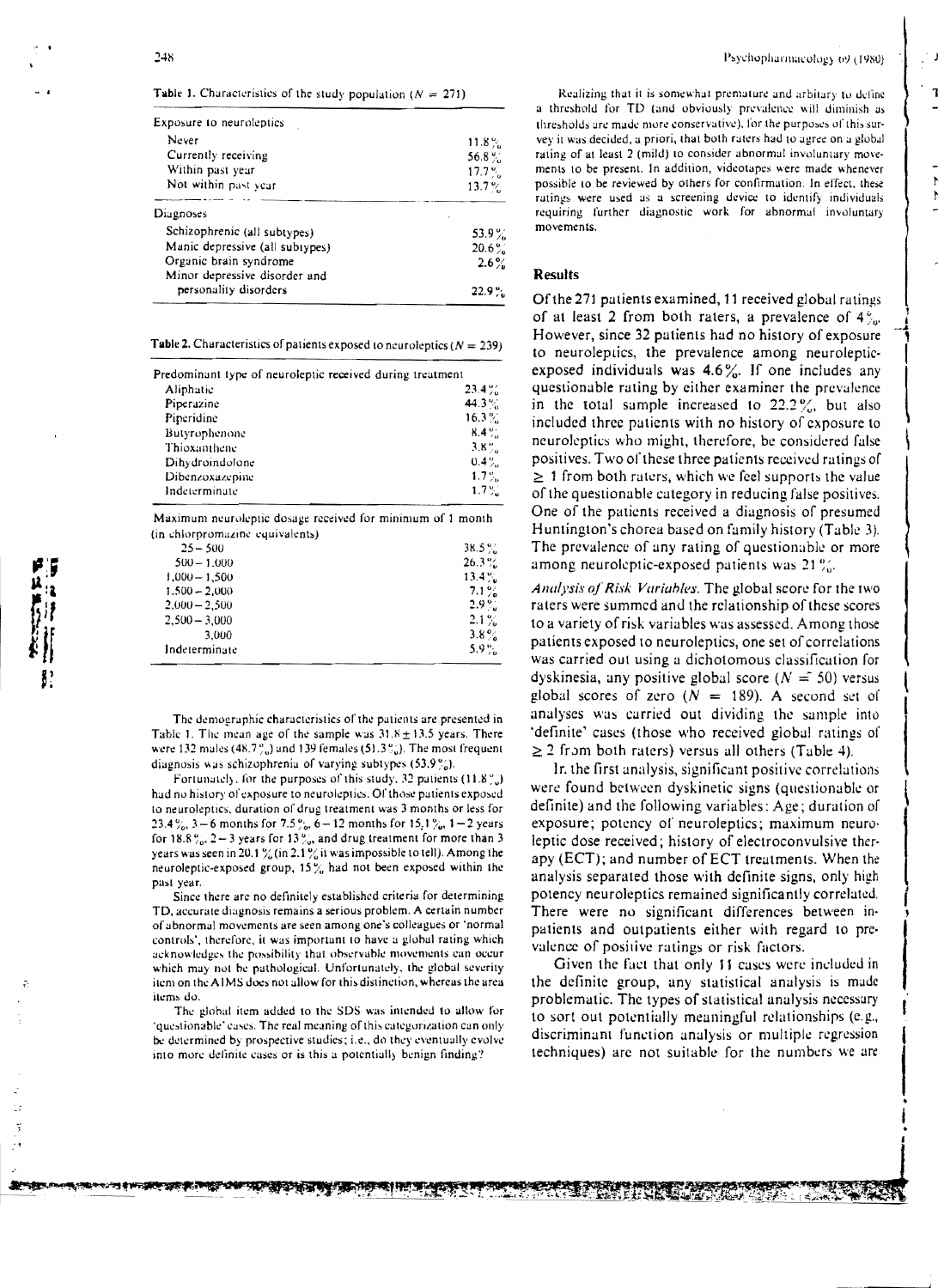lable 3. Cumulative frequencies and proportions of positive ratings by neuroleptic exposure

|                                                                        | Summed global criterion (two raters) |                                 |                               |                          |                        |  |
|------------------------------------------------------------------------|--------------------------------------|---------------------------------|-------------------------------|--------------------------|------------------------|--|
|                                                                        |                                      |                                 | $\geq$ 2                      | ≥э                       | ≥4                     |  |
| Neuroleptic exposure $(N = 239)$<br>No neuroleptic exposure $(N = 32)$ | $189(79\%)$<br>$-29(91\%)$           | $-50(21\%)$<br>$-3(9^{\circ}.)$ | 33 $(14^{\circ})$<br>$2(6\%)$ | 14 (6 $\%$ )<br>$2(6\%)$ | 11 $(5\%)$<br>$1(3\%)$ |  |

lable 4. Variables related to presence of abnormal involuntary movements at different criterion levels among patients exposed to neuroleptics  $(N = 239)$ 

| Variable                                           | Two raters<br>(summed global,<br>$\geq$ 1 versus < 1) |      | Two raters<br>(both global,<br>$\geq$ 2 versus others) |      |      |                  |
|----------------------------------------------------|-------------------------------------------------------|------|--------------------------------------------------------|------|------|------------------|
|                                                    | r                                                     | N    | $\boldsymbol{P}$                                       | r    | N    | $\boldsymbol{P}$ |
| 50 <sub>3</sub>                                    | 0.06                                                  | 239  | NS.                                                    | 0.07 | 239  | <b>NS</b>        |
| Age                                                | 0.15                                                  | 239  | 0.02                                                   | 0.02 | 239  | NS.              |
| Duration of exposure                               | 0.15                                                  | 235. | 0.03                                                   | 0.05 | 235  | <b>NS</b>        |
| Potency                                            | 0.17                                                  | 236  | 0.007                                                  | 0.14 | 236  | 0.03             |
| Maximum dose (1 month, chlorpromazine equivalent). | 0.17                                                  | 226  | 0.01                                                   | 0.04 | 226  | <b>NS</b>        |
| Duration of AP (Antiparkinsonian) exposure         | 0.03                                                  | 236  | NS.                                                    | 0.03 | 236  | NS.              |
| ECT <sup>-</sup>                                   | 0.16                                                  | 239. | 0.01                                                   | 0.07 | 239  | NS               |
| Number of ECT                                      | 0.12                                                  | 239  | 0.06                                                   | 0.03 | 239  | <b>NS</b>        |
| OBS (Organic brain syndrome)                       | 0.05                                                  | 239  | NS.                                                    | 0.08 | 239. | NS.              |

<sup>4</sup> Electroconvulsive therapy

 $\frac{1}{2}$ 

| lable 5. Simpson scale items in questionable cases of tardive dys- |  |  |  |  |
|--------------------------------------------------------------------|--|--|--|--|
| $\lambda$ inesia ( $N = 39$ ).                                     |  |  |  |  |

| simpson item*                   | Patients<br>with sign.<br>present <sup>b</sup> | Percent of<br>questionable<br>sample<br>$\frac{v}{\epsilon}$ |  |
|---------------------------------|------------------------------------------------|--------------------------------------------------------------|--|
| choreoathetoid movements        |                                                |                                                              |  |
| of the tongue                   | 34                                             | 87                                                           |  |
| Iremor of eyelids               | 24                                             | 62                                                           |  |
| Longue tremor                   | 22                                             | 56                                                           |  |
| chewing movements               | 18                                             | 46                                                           |  |
| horeoathetoid movements         |                                                |                                                              |  |
| of the fingers                  | 14                                             | 36                                                           |  |
| rackering of lips               | 8                                              | 21                                                           |  |
| lie movements                   | 8                                              | 21                                                           |  |
| ainking of eyes                 |                                                | 18                                                           |  |
| smacking of lips                | 6                                              | 15                                                           |  |
| sumping movements while sitting | 5                                              | 13                                                           |  |

Only items on which at least five patients showed the sign are listed Seen by either rater and rated at least a 1 on the Simpson scale

xaling with. Since we are all eager to identify imporant risk variables, there has been a tendency to perform taber dramatic statistical overkill on limited data. There are also inherent risks in doing multiple correlations in a single sample where some significant correlations may be found by chance.

The questionable group included 39 patients. As can be seen in Table 5, the most frequently observed signs were choreoathetoid movements of the tongue, tremor of eyelids, tongue tremor, chewing movements, and choreoathetoid movements of the fingers. It has been our impression that choreoathetoid movements of the tongue are a particularly important sign of TD, and  $86\%$  of the questionable cases displayed some suggestion of this.

The three cases of false positive patients are considered unusual, and a brief clinical note describing them appears warranted.

Case I. Patient was a 69-year old psychotically depressed white male, whose first psychiatric hospitalization was at age 35 for depression and a suicide attempt. He was treated with ECT with good response, and functioned well for the next 34 years. The chief complaints of this hospitalization included depression, insomnia, weight loss, anhedouia and suicidal ideation. He was placed on amitriptyline  $(50-200 \text{ mg})$  for 1 month prior to examination, and was receiving 200 mg on the day of rating. His response to antidepressant medication had been poor. Psychological testing suggested organic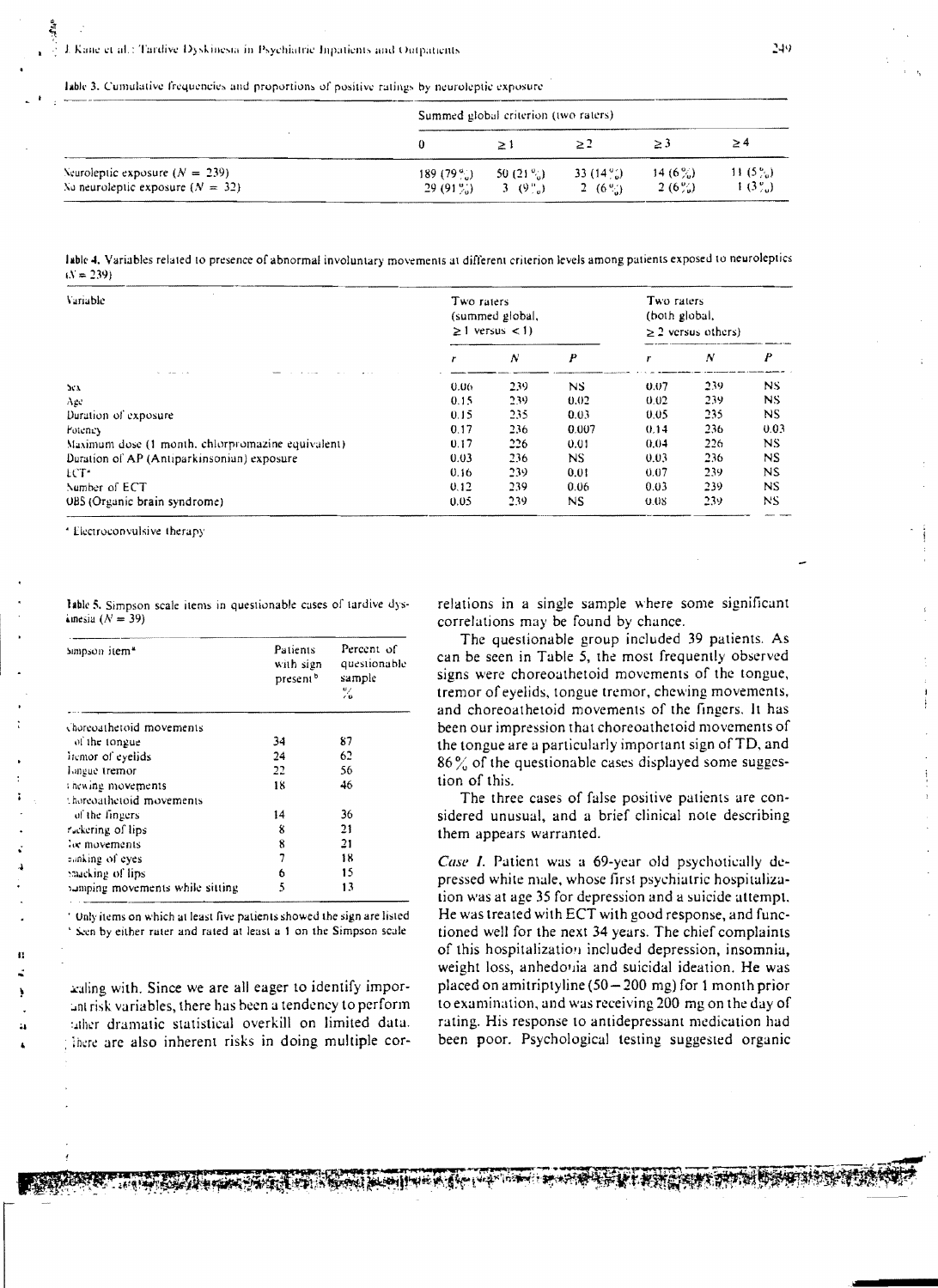impairment. The TD examination revealed mild tremor of eyelids and mild choreoathetoid movements of the tongue. Global TO ratings were 1 (questionable) and 0 (absent).

*Case* 2. Patient was a 34-year old obese white female, hospitalized for the first time, with complaints of compulsive eating, phobic behavior, and depression. Neurological examination was within normal limits, but psychological testing suggested organic impairment. The TO examination revealed questionable smacking and chewing movements, questionable tongue protrusion, and mild choreoathetoid movements of the tongue. Global TO ratings were 1 (questionable) and 2 (mild).

*Case* 3. This was the first hospitalization for this 30 year old white female diagnosed as mixed character disorder with complaints of depression and a fear of losing control. On examination she showed an unsteady gait with uncoordinated hand and foot movements. The patients' paternal grandmother had Huntington's chorea. Her father also had a history of unsteady gait, but had never been diagnosed. Neurological consultants suspected that she had Huntington's Chorea. In addition, psychological testing indicated some organic impairment. The TO examination revealed mild choreoathetoid movements of the tongue and fingers, as well as mild to moderate tic movements and mild carressing of face and hair. Global TO ratings were 1 (questionable) and 3 (moderate).

In case 1, the patient was receiving amitriptyline, a drug with anticholinergic properties. Hypocholinergic functioning has been implicated in the pathophysiology or TO (Gerlach et aI., 1974) and cases of dyskinetic movements attributed to tricyclic antidepressants have been reponed (Fann et aI., 1976).

Ofintcrest is the finding of cognitive impairment in the psychological test results of all three patients. In case 3, the impairment is probably a sequela of the disease process.

*Prospective Assessment.* Our current approach to the diagnosis of TD is a longitudinal rather than a crosssectional one. We believe that this approach is necessary in establishing the validity of the diagnosis. In keeping with this, we have attempted to follow up on those patients who received a diagnosis of presumed TO in this prevalence survey. We were able to reexamine 10 of 11 patients at intervals from 2 months to 1 year. All of these patients continued to manifest dyskinetic signs and symptoms consistent with the diagnosis of TO. The intervening clinical treatment of these patients varied, as one would expect: Some were successfully withdrawn from neuroleptics, while others

relapsed following drug withdrawal and received a further course of neuroleptics. The equally important question as to the outcome of those patients with questionable signs is currently the subject of a longterm, large scale prospective study at our institution,

Although no follow-up data are available on these questionable cases, preliminary data from our prospective study suggest that patients with questionable signs of TO have a three fold greater chance of developing TD than nonquestionable patients over a 6month period. Moreover, of the 20 patients who developed TO during the course of our prospective study, 14 (70  $\%$ ) had been rated as questionable cases preceeding the TD diagnosis (Kane et al., 1979). We also feel that the roles of various putative risk factors are best assessed in prospective studies since reliable  $\frac{1}{n}$ also feel that the roles of various putative risk factors<br>are best assessed in prospective studies since reliable —<br>retrospective data are difficult to obtain.

### Discussion

We have found a  $4.6\%$  prevalence of TD among a sample of 239 patients exposed to neuroleptics. This prevalence rate is considerably lower than many ap-<br>pearing in the literature. We feel this may in large part<br>be due to the relatively young age of our population and<br>their relatively shorter exposure to neuroleptics than pearing in the literature. We feel this may in large part their relatively shorter exposure to neuroleptics than many chronic-state inpatients frequently included in prevalence estimates. It is also likely thaf"if all patients receiving neuroleptics had their medication discon-<br>tinued an additional number of socalled 'latent' or<br>'covert' dyskinesias would be detected. However, we<br>feel that diagnostic criteria remain a potentially signiftinued an additional number of socalled 'latent' or feel that diagnostic criteria remain a potentially significant variable. Our blind examination of 32 patients with no history of neuroleptic exposure revealed three cases (9 $\frac{\partial}{\partial \theta}$ ) who might have been given a diagnosis of TD based on minimal rating scale criteria, if drug histories were ignored.

Perhaps our threshold for making a presumed diagnosis is more conservative than other investigators. and this would likely increase false negative diagnoses  $\left\{\right\}$  as it reduces false positives. The fact that some significant (though weak) correlations were found between putative risk factors and questionable ratings might suggest that these ratings are discerning a drug effect. In addition, prospective data suggest thai questionable signs may indicate increased risk for development of more clear-cut TD.

 $\overline{\phantom{a}}$ 

J. I

I

We are not suggesting that our utilization of one examination and its resulting scores on a rating scale is an improvement of previous attempts. We feel the data presented should discourage us from making diagnoses based on rating scale scores, and such a strategy is useful as a screening devise. We urge caution in the based on rating scale scores, and such a strategy is<br>useful as a screening devise. We urge caution in the<br>diagnosis of TD, a diagnosis which carries with it diagnosis of TD, a diagnosis which carries with it significant potential ramifications, and recommend a